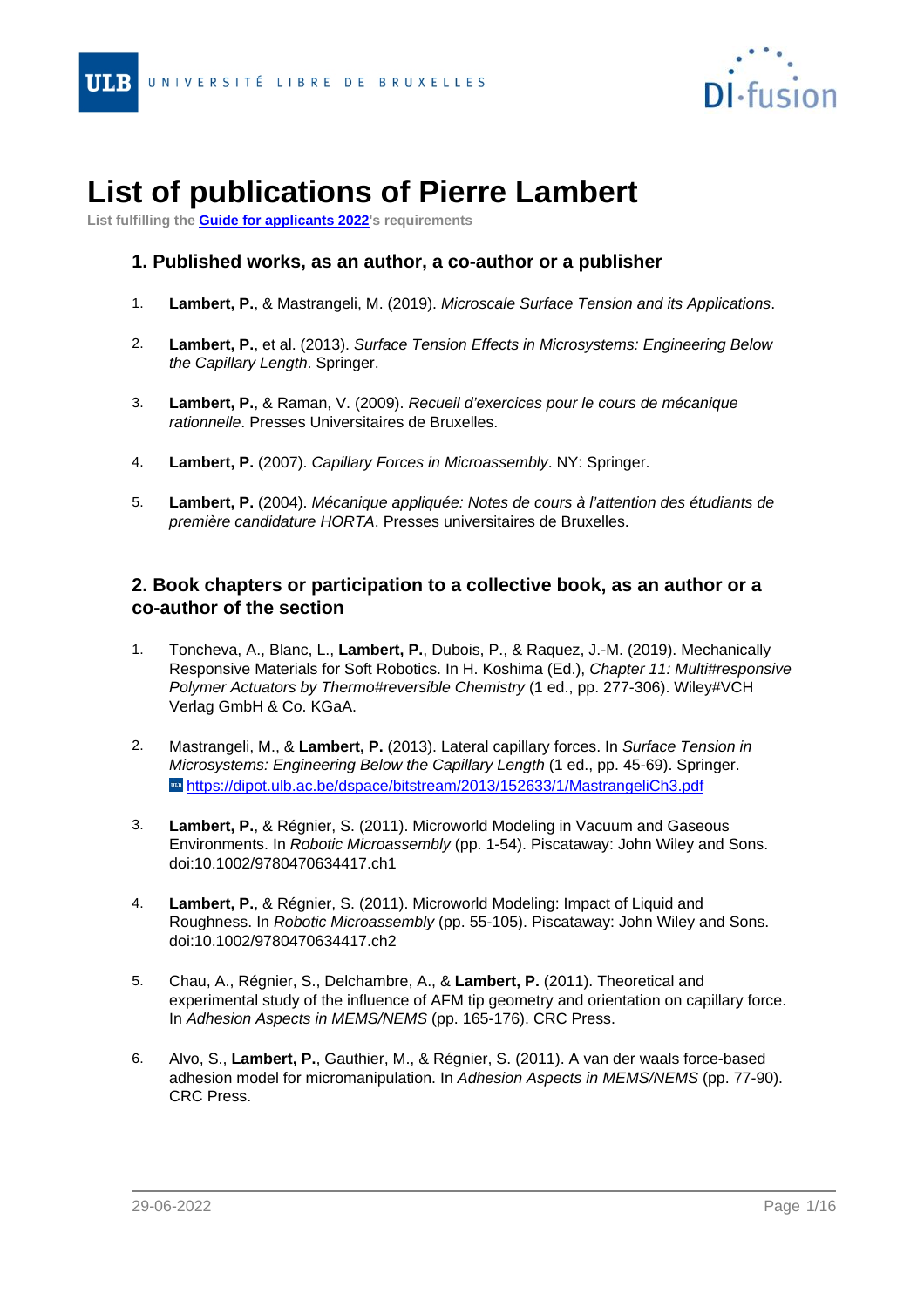

- 7. 7. Chaillet, N., Hafez, M., & **Lambert, P.** (2010). Actuators for Microrobotics. In Microrobotics for micromanipulation (1 ed., pp. 99-178). Wiley. doi:10.1002/9781118622810.ch2
- 8. Gauthier, M., **Lambert, P.**, & Régnier, S. (2010). Microhandling and Micromanipulation Strategies. In Microrobotics for micromanipulation (1 ed., pp. 179-242). Wiley. doi:10.1002/9781118622810.ch3
- 9. Gauthier, M., **Lambert, P.**, & Régnier, S. (2010). The Physics of the Microworld. In Microrobotics for micromanipulation (1 ed., pp. 1-98). Wiley. doi:10.1002/9781118622810.ch1
- 10. Agnus, J., Chaillet, N., Hafez, M., Gauthier, M., **Lambert, P.**, & Régnier, S. (2008). La microrobotique: applications à la micromanipulation. In La physique du micromonde.
- 11. Régnier, S., Chaillet, N., & **Lambert, P.** (2008). La microrobotique: applications à la micromanipulation. In Micropréhension et stratégies de micromanipulation. Editions Hermès.
- 12. **Lambert, P.**, Chaillet, N., & Hafez, M. (2008). La microrobotique: applications à la micromanipulation. In Actionneurs pour la microrobotique. Editions Hermès.
- 13. Chau, A., **Lambert, P.**, Delchambre, A., & Bouillard, P. (2003). Behaviour of Flexure Hinges for Use as Articulations in High Precision Mechanisms. In H. Knobloch & Y. Kaminorz (Eds.), MicroNano Integration (pp. 287-288). Postdam: Springer.(VDI-Buch). doi:10.1007/978-3-642-18727-8\_42

#### **3. Articles published in peer-review journals**

- 1. Rigaut, C., Deruyver, L., Goole, J., Haut, B., & **Lambert, P.** (2022). Instillation of a Dry Powder in Nasal Casts: Parameters Influencing the Olfactory Deposition With Uni- and Bi-Directional Devices. Frontiers in Medical Technology, 4. doi:10.3389/fmedt.2022.924501 [https://dipot.ulb.ac.be/dspace/bitstream/2013/344890/3/Rigaut2022.pdf](#page-0-0)
- 2. Pinan Basualdo, F. N., Gardi, G., Wang, W., Demir, S., Bolopion, A., Gauthier, M., **Lambert, P.**, & Sitti, M. (2022). Control and Transport of Passive Particles Using Self-Organized Spinning Micro-Disks. IEEE Robotics and Automation Letters. [https://dipot.ulb.ac.be/dspace/bitstream/2013/337612/3/](#page-0-0) [pinan2022LRA3143306\\_postprint.pdf](#page-0-0)
- 3. Decroly, G., **Lambert, P.**, & Delchambre, A. (2021). A Soft Pneumatic Two-Degreeof-Freedom Actuator for Endoscopy. Frontiers in robotics and AI, 8. doi:10.3389/ frobt.2021.768236 [https://dipot.ulb.ac.be/dspace/bitstream/2013/333928/1/doi\\_317572.pdf](#page-0-0)
- 4. Piñan Basualdo, F., Terrazas Mallea, R., Scheid, B., Bolopion, A., Gauthier, M., & **Lambert, P.** (2021). Effect of insoluble surfactants on a thermocapillary flow. Physics of fluids, 33(7), 072106. doi:10.1063/5.0055373 [https://dipot.ulb.ac.be/dspace/bitstream/2013/327876/3/2021\\_POF\\_33\\_072106.pdf](#page-0-0)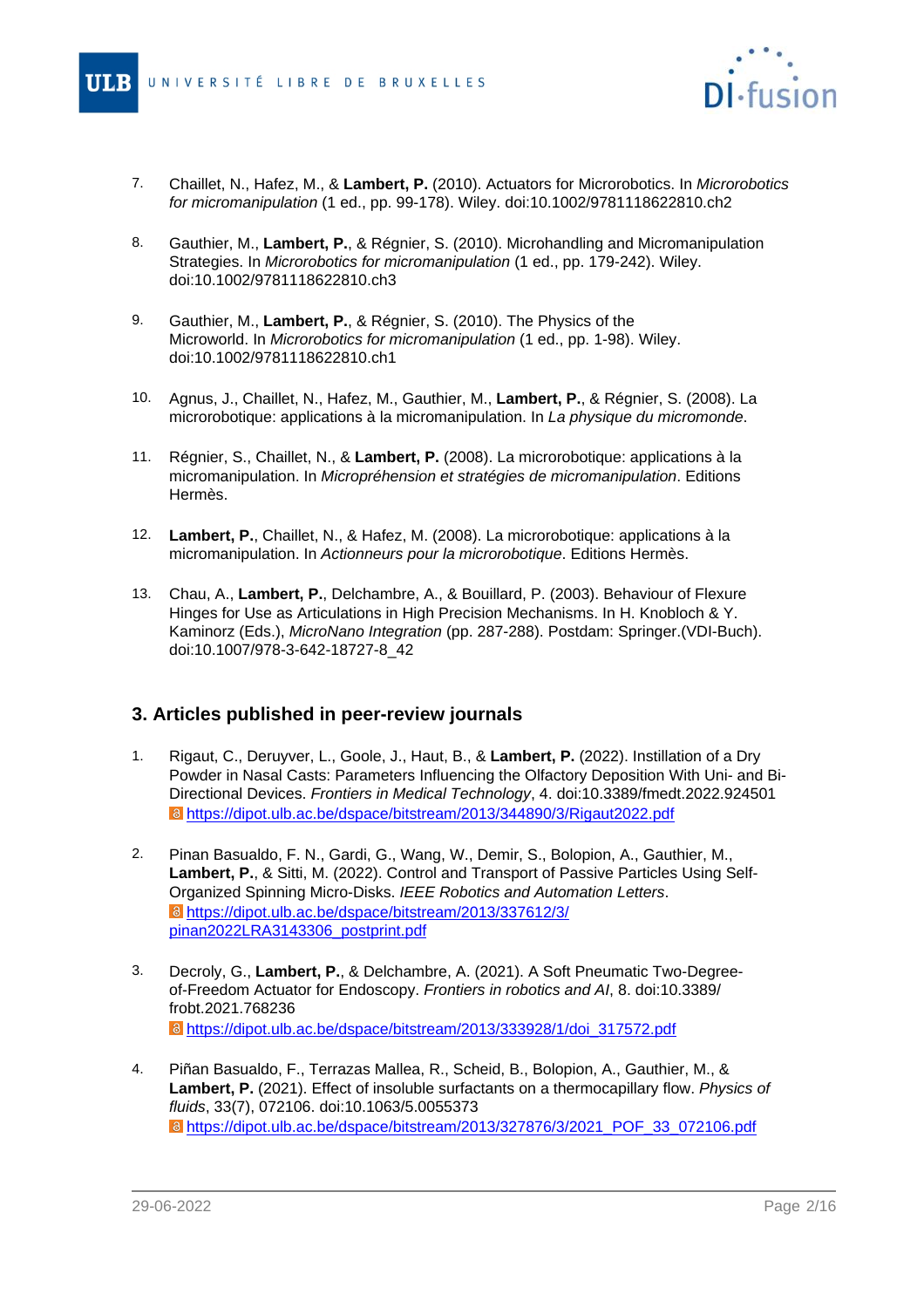

- 5. 5. Kravtcova, A., Toncheva, A., Rantataro, S., Peltola, E., Raquez, J.-M., **Lambert, P.**, & Zhou, Q. (2021). Shape Memory Polymer-Based Insertable Electrode Array towards Minimally Invasive Subdural Implantation. IEEE sensors journal, 1-1. doi:10.1109/ JSEN.2021.3078358 m [https://dipot.ulb.ac.be/dspace/bitstream/2013/326567/1/doi\\_310211.pdf](#page-0-0) [https://dipot.ulb.ac.be/dspace/bitstream/2013/326567/5/Kratcova2021.pdf](#page-0-0)
- 6. Deruyver, L., Rigaut, C., **Lambert, P.**, Haut, B., & Goole, J. (2021). The importance of pre-formulation studies and of 3D-printed nasal casts in the success of a pharmaceutical product intended for nose-to-brain delivery. Advanced drug delivery reviews, 113826. doi:10.1016/j.addr.2021.113826 [https://dipot.ulb.ac.be/dspace/bitstream/2013/325273/3/Review\\_preprint.pdf](#page-0-0) [https://dipot.ulb.ac.be/dspace/bitstream/2013/325273/4/Deruyver2021.pdf](#page-0-0)
- 7. Debelle, A., de Rooster, H., Bianchini, E., Lonys, L., Huberland, F., Vanhoestenberghe, A., **Lambert, P.**, Acuna Otarola, V., Smets, H., Giannotta, F., Delchambre, A., Sandersen, C., Bolen, G., Egyptien, S., Deleuze, S., Devière, J., & Nonclercq, A. (2021). Optimization and assessment of a novel gastric electrode anchoring system designed to be implanted by minimally invasive surgery. Medical engineering & physics, 92, 93-101. doi:10.1016/ j.medengphy.2021.05.004 [https://dipot.ulb.ac.be/dspace/bitstream/2013/324276/3/1-s2.0-S1350453321000473](#page-0-0) [main.pdf](#page-0-0)
- 8. Decroly, G., Raffoul, R., Deslypere, C., Leroy, P., Van Hove, L., Delchambre, A., & **Lambert, P.** (2021). Optimization of Phase-Change Material–Elastomer Composite and Integration in Kirigami-Inspired Voxel-Based Actuators. Frontiers in robotics and AI, 8. doi:10.3389/frobt.2021.672934 [https://dipot.ulb.ac.be/dspace/bitstream/2013/323321/1/doi\\_306965.pdf](#page-0-0)
- 9. Piñan Basualdo, F., Bolopion, A., Gauthier, M., & **Lambert, P.** (2021). A microrobotic platform actuated by thermocapillary flows for manipulation at the air-water interface. Science Robotics, 6(52), eabd3557. doi:10.1126/scirobotics.abd3557
- [https://dipot.ulb.ac.be/dspace/bitstream/2013/327879/3/](#page-0-0) Franco Science Robotics.pdf 10. Chafaï, A., Vitry, Y., Dehaeck, S., Gallaire, F., Scheid, B., Colinet, P., & **Lambert, P.**
- (2021). Two-dimensional modelling of transient capillary driven damped micro-oscillations and self-alignment of objects in microassembly. Journal of fluid mechanics, 910, A6. doi:10.1017/jfm.2020.919 [https://dipot.ulb.ac.be/dspace/bitstream/2013/319160/3/2021\\_JFM\\_910\\_A6.pdf](#page-0-0)
- 11. Blanc, L., Francois, B., Delchambre, A., & **Lambert, P.** (2020). Characterization and Modeling of Granular Jamming: Models for Mechanical Design. Granular matter, 23(6). doi:https://doi.org/10.1007/s10035-020-01071-5 [https://dipot.ulb.ac.be/dspace/bitstream/2013/319826/3/blanc2021\\_PostPrint-](#page-0-0)[GranMatter-lblanc.pdf](#page-0-0)
- 12. Lehmann, O., Rauch, J. Y., Vitry, Y., Pinsard, T., **Lambert, P.**, & Gauthier, M. (2020). Miniaturized robotics: The smallest camera operator bot pays tribute to David Bowie. IEEE robotics & automation magazine, 27(3), 10.1109/MRA.2020.2992277, 22-28. doi:10.1109/ MRA.2020.2992277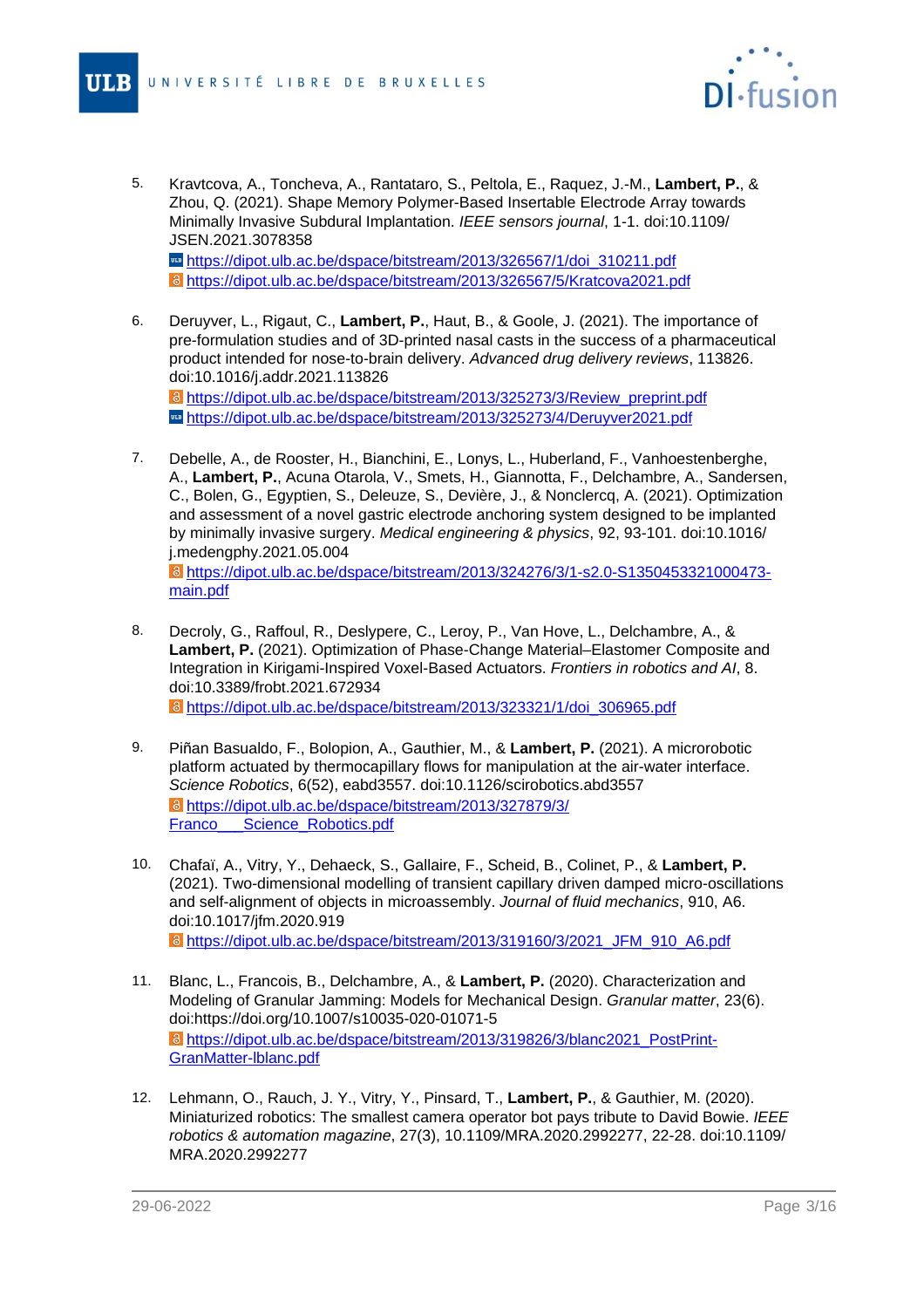

[https://dipot.ulb.ac.be/dspace/bitstream/2013/309035/3/Lehmann2020\\_manuscript.pdf](#page-0-0)

- 13. Iazzolino, A., Tourtit, Y., Chafaï, A., Gilet, T., **Lambert, P.**, & Tadrist, L. (2020). Pick up and release of micro-objects: A motion-free method to change the conformity of a capillary contact. Soft matter, 16(3), 754-763. doi:10.1039/c9sm02093d [https://dipot.ulb.ac.be/dspace/bitstream/2013/303296/3/SoftMatter\\_Rev\\_20191117.pdf](#page-0-0)
- 14. Wang, J.-P., Francois, B., & **Lambert, P.** (2020). From Basic Particle Gradation Parameters to Water Retention Curves and Tensile Strength of Unsaturated Granular Soils. International journal of geomechanics, 26(6), 05020003. doi:10.1061/ (ASCE)GM.1943-5622.0001677 **a** [https://dipot.ulb.ac.be/dspace/bitstream/2013/308567/3/38\\_Wang\\_et\\_al\\_ASCE\\_GM.pdf](#page-0-0)
- 15. Forbes, B., Bommer, R., Goole, J., Hellfritzsch, M., De Kruijf, W., **Lambert, P.**, Caivano, G., Regard, A., Schiaretti, F., Trenkel, M., Vecellio, L., Williams, G., Sonvico, F., & Scherließ, R. (2020). A consensus research agenda for optimising nasal drug delivery. Expert opinion on drug delivery, 17(2), 127-132. doi:10.1080/17425247.2020.1714589 [https://dipot.ulb.ac.be/dspace/bitstream/2013/335290/3/Forbes-EPDD2020-Proofs.pdf](#page-0-0)
- 16. Decroly, G., Mertens, B., **Lambert, P.**, & Delchambre, A. (2019). Design, characterization and optimization of a soft fluidic actuator for minimally invasive surgery. International Journal of Computer Assisted Radiology and Surgery. doi:10.1007/s11548-019-02081-2 [https://dipot.ulb.ac.be/dspace/bitstream/2013/294914/3/](#page-0-0) [Decroly2019\\_Article\\_DesignCharacterizationAndOptim.pdf](#page-0-0) [https://dipot.ulb.ac.be/dspace/bitstream/2013/294914/4/main.pdf](#page-0-0)
- 17. Taniguchi, T., Blanc, L., Asahi, T., Koshima, H., & **Lambert, P.** (2019). Statistical Modeling of Photo-Bending Actuation of Hybrid Silicones Mixed with Azobenzene Powder. Actuators, 8(68). [https://dipot.ulb.ac.be/dspace/bitstream/2013/295408/3/actuators-08-00068-v2.pdf](#page-0-0)
- 18. Taniguchi, T., Blanc, L., Asahi, T., Koshimizu, H., & **Lambert, P.** (2019). Statistical Modeling of Photo-Bending Actuation of Hybrid Silicones Mixed with Azobenzene Powder. Actuators, 8(68). [https://dipot.ulb.ac.be/dspace/bitstream/2013/295400/3/actuators-08-00068-v2.pdf](#page-0-0)
- 19. Tourtit, Y., Gilet, T., & **Lambert, P.** (2019). Rupture of a Liquid Bridge between a Cone and a Plane. Langmuir, 35(37), 11979-11985. doi:10.1021/acs.langmuir.9b01295 [https://dipot.ulb.ac.be/dspace/bitstream/2013/297057/3/TOURTIT2019.pdf](#page-0-0)
- 20. **Lambert, P.**, & Mastrangeli, M. (2019). Microscale surface tension and its applications. Micromachines, 10(8), 526. doi:10.3390/mi10080526 [https://dipot.ulb.ac.be/dspace/bitstream/2013/292735/1/doi\\_276362.pdf](#page-0-0)
- 21. Wang, J.-P., Andò, E., Charrier, P., Salager, S., **Lambert, P.**, & Francois, B. (2019). Micro-scale investigation of unsaturated sand in mini-triaxial shearing using X-ray CT. Géotechnique letters, 9(4), 269-277. doi:10.1680/jgele.18.00214 [https://dipot.ulb.ac.be/dspace/](#page-0-0) [bitstream/2013/308569/3/37\\_Wang\\_et\\_al\\_2019\\_Geotechnics\\_Letters.pdf](#page-0-0)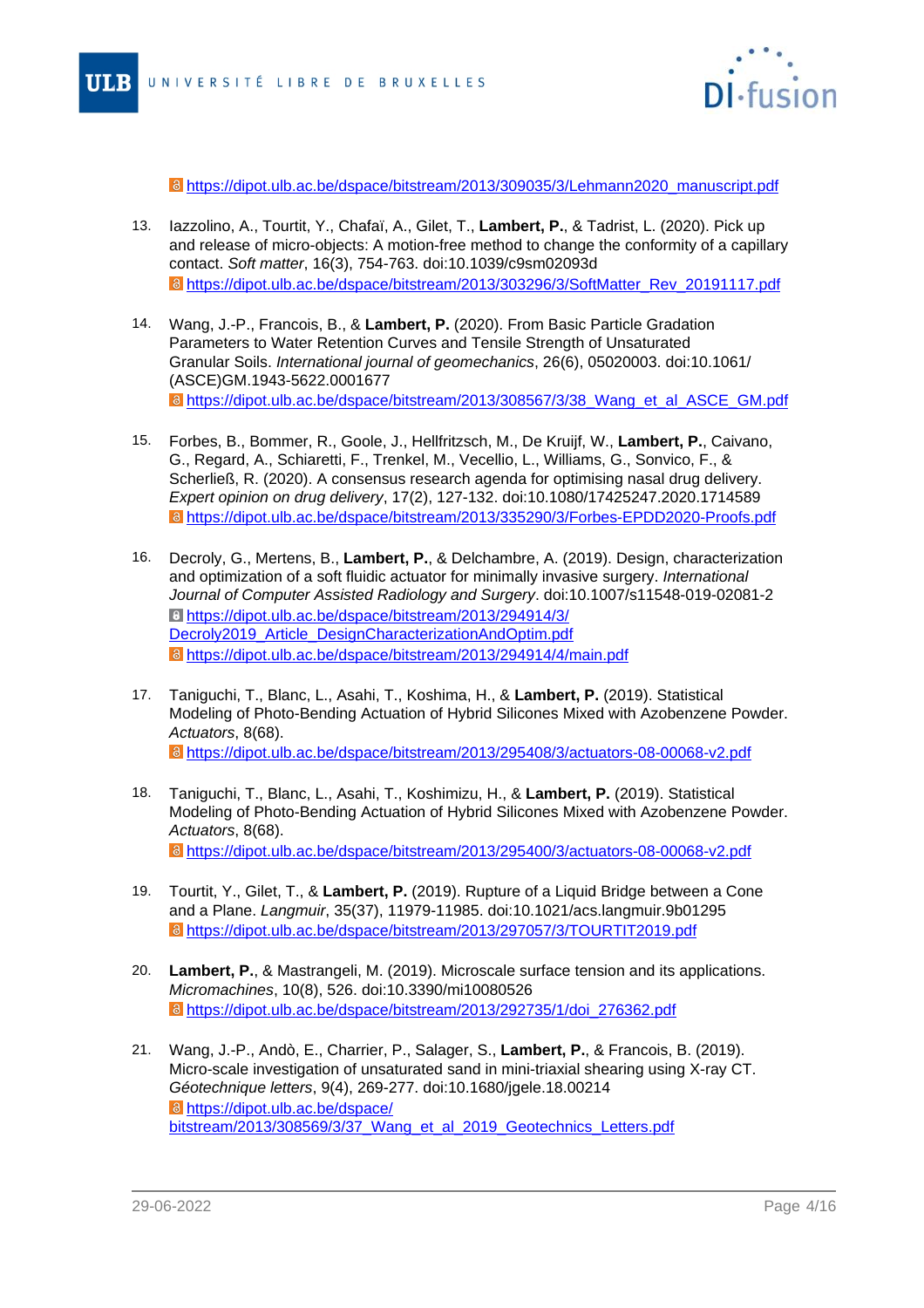

- 22. Blanc, L., Pol, A., Bertrand, F., Delchambre, A., **Lambert, P.**, & Gabrieli, F. (2019). Granular Jamming as Controllable Stiffness Mechanism for Medical Devices. Trends in mathematics. [https://dipot.ulb.ac.be/dspace/bitstream/2013/288549/3/](#page-0-0) [blanc2018\\_MicroToMacro\\_ULB\\_Padova\\_Paper\\_postprint.pdf](#page-0-0)
- 23. Dehaeck, S., Cavaiani, M., Chafaï, A., Tourtit, Y., Vitry, Y., & **Lambert, P.** (2019). Hybrid Two-Scale Fabrication of Sub-Millimetric Capillary Grippers. Micromachines, 10, 224. doi:10.3390/mi10040224 [https://dipot.ulb.ac.be/dspace/bitstream/2013/288547/3/doi\\_272174.pdf](#page-0-0)
- 24. Innocenti, B., Larrieu, J.-C., **Lambert, P.**, & Pianigiani, S. (2019). Automatic Characterization of soft tissue material properties during mechanical tests. Muscles, Ligaments and Tendons Journal, 7(4), 538. [https://dipot.ulb.ac.be/dspace/bitstream/2013/288550/4/Innocenti2017.pdf](#page-0-0) [https://dipot.ulb.ac.be/dspace/bitstream/2013/288550/3/Innocenti2017.pdf](#page-0-0) [https://dipot.ulb.ac.be/dspace/bitstream/2013/288550/5/Innocenti2017\\_postprint.pdf](#page-0-0)
- 25. Terrazas Mallea, R., De Maeijer, A., Bolopion, A., Gauthier, M., Kinnaert, M., & **Lambert, P.** (2019). Thermocapillary micromanipulation: force characterization and Cheerios interactions. Journal of micro-bio robotics, 15(1), 13-22. doi:10.1007/s12213-019-00117-z [https://dipot.ulb.ac.be/dspace/bitstream/2013/320543/3/terrazas2019\\_postprint.pdf](#page-0-0)
- 26. Gilet, T., Gernay, S., Aquilante, L., Mastrangeli, M., & **Lambert, P.** (2019). Adhesive elastocapillary force on a cantilever beam. Soft matter, 15(19), 3999-4007. doi:10.1039/ c9sm00217k [https://dipot.ulb.ac.be/dspace/bitstream/2013/320287/3/Gilet2019preprint.pdf](#page-0-0)
- 27. Loyez, M., Larrieu, J.-C., Chevineau, S., Remmelink, M., Leduc, D., Bondue, B., **Lambert, P.**, Devière, J., Wattiez, R., & Caucheteur, C. (2019). In situ cancer diagnosis through online plasmonics. Biosensors & bioelectronics, 131, 104-112. doi:10.1016/ j.bios.2019.01.062 m [https://dipot.ulb.ac.be/dspace/bitstream/2013/286995/1/Elsevier\\_270622.pdf](#page-0-0) [https://dipot.ulb.ac.be/dspace/bitstream/2013/286995/5/loyez2019\\_postprint.pdf](#page-0-0)
- 28. Fuentes, C. C., Hatipogullari, M., Van Hoof, S., Vitry, Y., Dehaeck, S., Du Bois, V., **Lambert, P.**, Colinet, P., Seveno, D., & Van Vuure, A. W. (2019). Contact line stick-slip motion and meniscus evolution on micrometer-size wavy fibres. Journal of colloid and interface science, 540, 544-553. doi:10.1016/j.jcis.2019.01.045 [https://dipot.ulb.ac.be/dspace/bitstream/2013/320545/3/fuentes2019\\_postprint.pdf](#page-0-0)
- 29. Wang, J.-P., **Lambert, P.**, De Kock, T., Cnudde, V., & Francois, B. (2019). Investigation of the effect of specific interfacial area on strength of unsaturated granular materials by X-ray tomography. Acta Geotechnica. doi:10.1007/s11440-019-00765-2 [https://dipot.ulb.ac.be/dspace/bitstream/2013/284901/3/](#page-0-0) [Wang2019\\_Investigation\\_PREPRINT.pdf](#page-0-0)
- 30. Gilet, T., Heepe, L., **Lambert, P.**, Compère, P., & Gorb, S. S. (2018). Liquid secretion and setal compliance: the beetle's winning combination for a robust and reversible adhesion. Current opinion in insect science (Online), 30, 19-25. doi:10.1016/j.cois.2018.08.002 [https://dipot.ulb.ac.be/dspace/bitstream/2013/281542/5/gilet2018\\_postprint.pdf](#page-0-0)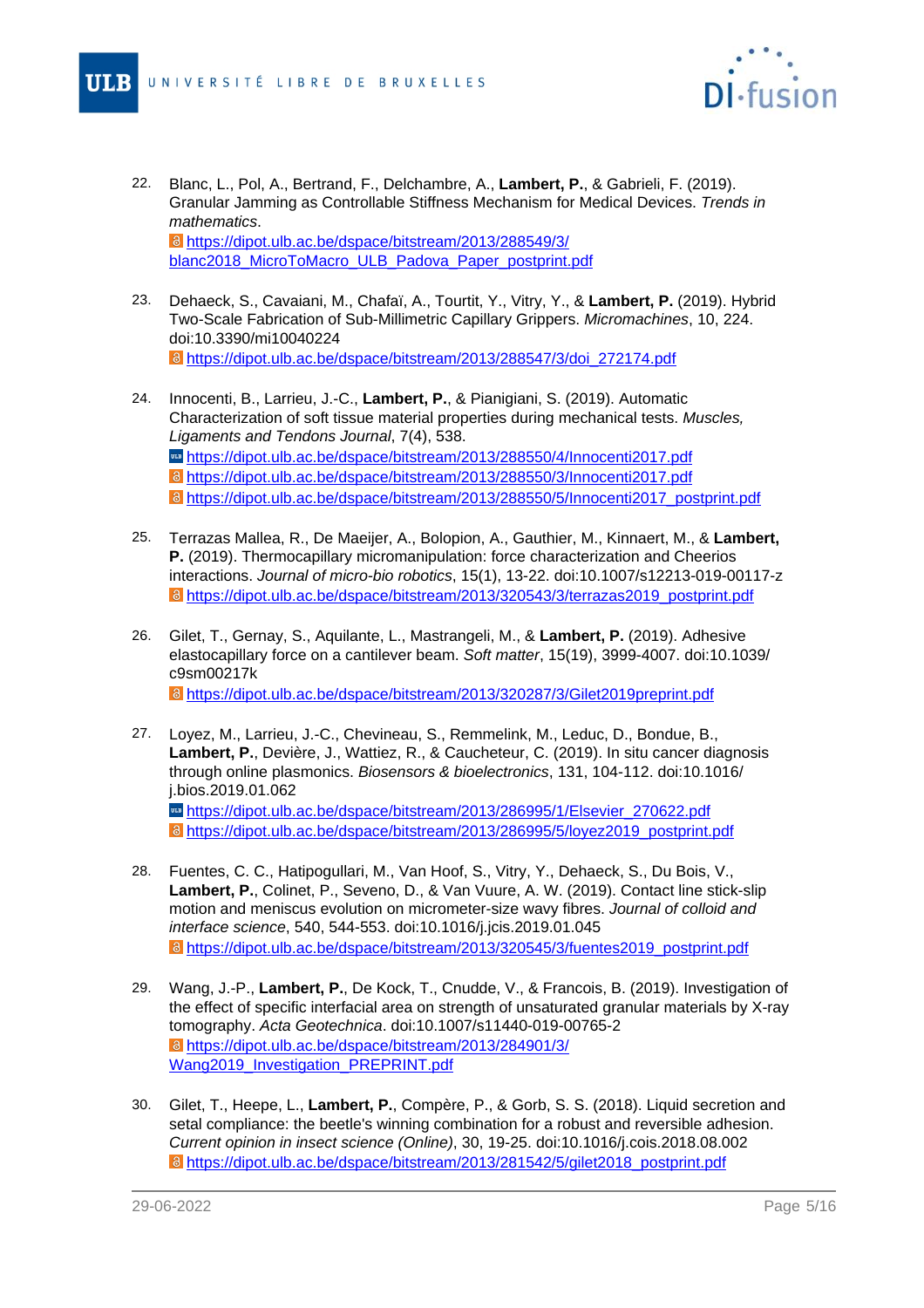

ware [https://dipot.ulb.ac.be/dspace/bitstream/2013/281542/1/Elsevier\\_265169.pdf](#page-0-0)

- 31. Toncheva, A., Khelifa, F., Paint, Y., Voué, M., **Lambert, P.**, Dubois, P., & Raquez, J.- M. (2018). Fast IR-Actuated Shape-Memory Polymers Using in Situ Silver Nanoparticle-Grafted Cellulose Nanocrystals. ACS Applied Materials & Interfaces, 10(35), 29933-29942. doi:10.1021/acsami.8b10159
- 32. Terrazas Mallea, R., Piron, D., Bolopion, A., **Lambert, P.**, & Gauthier, M. (2018). Thermocapillary convective flows generated by laser points or patterns: Comparison for the noncontact micromanipulation of particles at the interface. IEEE Transactions on Robotics and Automation, 3(4), 3255-3262.
- 33. Terrazas Mallea, R., Bolopion, A., Beugnot, J.-C., **Lambert, P.**, & Gauthier, M. (2018). Closed-loop particle motion control using laser-induced thermocapillary convective flows at the fluid/gas interface at micrometric scale. IEEE/ASME transactions on mechatronics. doi:10.1109/TMECH.2018.2843887 **un** [https://dipot.ulb.ac.be/dspace/bitstream/2013/271743/3/](#page-0-0) [terrazas2018\\_TMECH2843887\\_WithChanges.pdf](#page-0-0)
- 34. Dehaeck, S., **Lambert, P.**, & Scheid, B. (2018). Adaptive Stitching for Meso-Scale Printing with Two-Photon Lithography. Additive Manufacturing, 21, 589-597. doi:10.1016/ j.addma.2018.03.026 **under** [https://dipot.ulb.ac.be/dspace/bitstream/2013/270256/4/Elsevier\\_253883.pdf](#page-0-0) wa https://dipot.ulb.ac.be/dspace/bitstream/2013/270256/3/2018 AM\_21\_589.pdf
- 35. Terrazas Mallea, R., Bolopion, A., Beugnot, J.-C., **Lambert, P.**, & Gauthier, M. (2017). 1D manipulation of a micrometer size particle actuated via thermocapillary convective flows. Proceedings of the ... IEEE/RSJ International Conference on Intelligent Robots and Systems, 2017-September, 8202187, 408-413. doi:10.1109/IROS.2017.8202187
- 36. Compère, P., **Lambert, P.**, Gernay, S., Labousse, S., & Gilet, T. (2017). Multiscale tarsal adhesion kinematics of freely-walking dock beetles. Journal of the Royal Society interface.
- 37. Toncheva, A., Willocq, B., Khelifat, F., Douhéret, O., **Lambert, P.**, Dubois, P., & Raquez, J.-M. (2017). Bilayer solvent and vapor-triggered actuators made of cross-linked polymer architectures via Diels-Alder pathways. Journal of materials chemistry. B, 5(28), 5556-5563. doi:10.1039/c7tb01661a
- 38. Gernay, S. M., Labousse, S., **Lambert, P.**, Compère, P., & Gilet, T. (2017). Multi-scale tarsal adhesion kinematics of freely-walking dock beetles. Journal of the Royal Society interface, 14(136), 20170493. doi:10.1098/rsif.2017.0493
- 39. Innocenti, B., Larrieu, J.-C., **Lambert, P.**, & Pianigiani, S. (2017). Automatic characterization of soft tissues material properties during mechanical tests. Muscles, Ligaments and Tendons Journal, 7(4), 529-537.
- 40. Wang, J.-P., Francois, B., & **Lambert, P.** (2017). Equations for hydraulic conductivity estimation from particle size distribution: A dimensional analysis. Water resources research, 53(9), 8127-8134. doi:10.1002/2017WR020888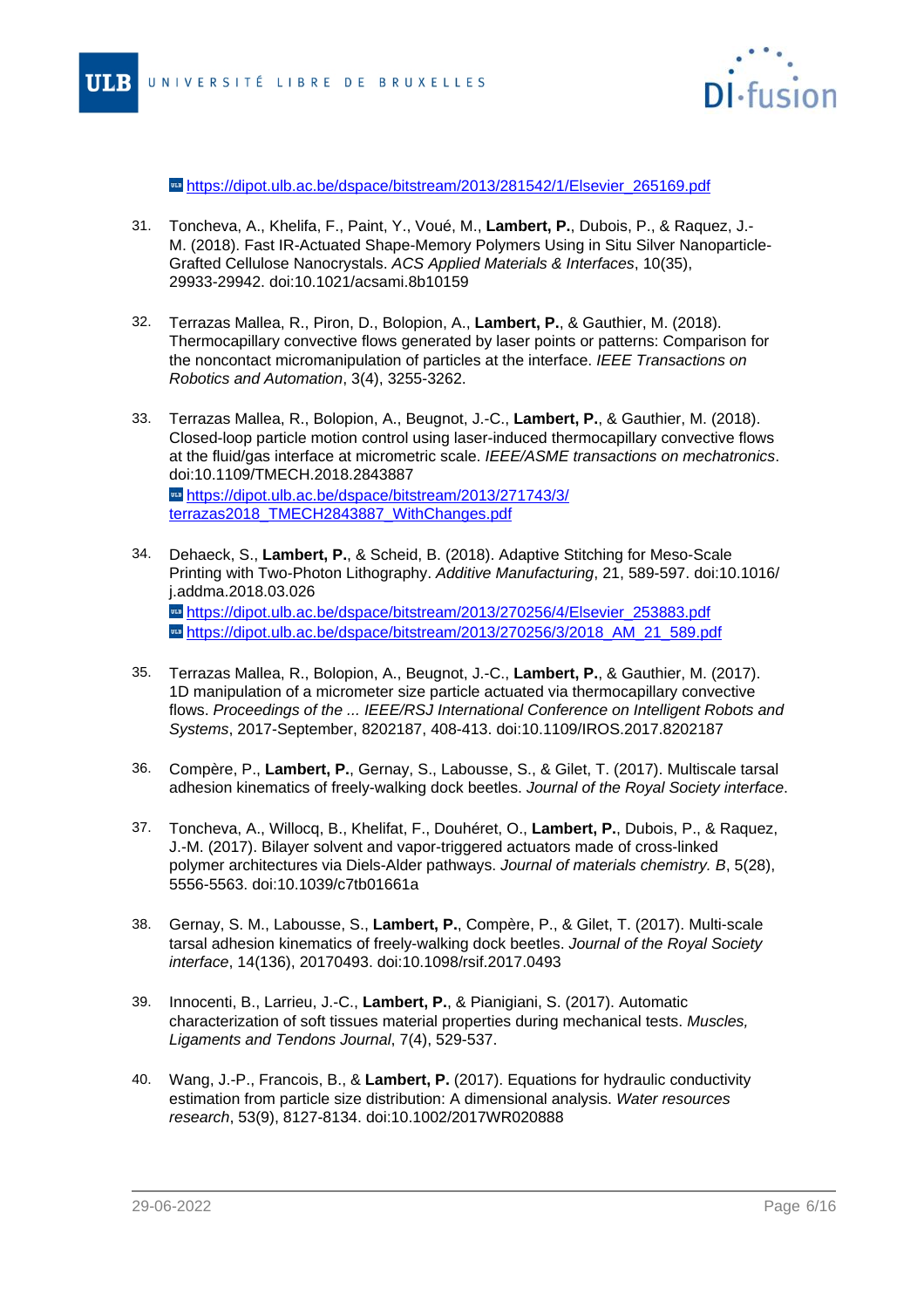

**[https://dipot.ulb.ac.be/dspace/bitstream/2013/258409/3/Wang\\_et\\_al-2017-](#page-0-0)** [Water\\_Resources\\_Research.pdf](#page-0-0)

- 41. Wang, J.-P., Hu, N., Francois, B., & **Lambert, P.** (2017). Estimating Water Retention Curves and Strength Properties of Unsaturated Sandy Soils from Basic Soil Gradation Parameters. Water resources research, 53(7), 6069-6088. doi:10.1002/2017WR020411 us [https://dipot.ulb.ac.be/dspace/bitstream/2013/253734/3/WRR\\_paper.pdf](#page-0-0)
- 42. Blanc, L., Delchambre, A., & **Lambert, P.** (2017). Flexible Medical Devices: Review of Controllable Stiffness Solutions. Actuators, 6(3), 23. doi:10.3390/act6030023 wattps://dipot.ulb.ac.be/dspace/bitstream/2013/254519/3/actuators-06-00023.pdf [https://dipot.ulb.ac.be/dspace/bitstream/2013/254519/4/doi\\_238146.pdf](#page-0-0)
- 43. Terrazas Mallea, R., Bolopion, A., Beugnot, J.-C., **Lambert, P.**, & Gauthier, M. (2017). Laser-induced thermocapillary convective flows: A new approach for non-contact actuation at microscale at the fluid/gas interface. IEEE/ASME transactions on mechatronics, 22(2), 693-704. doi:10.1109/TMECH.2016.2639821
- 44. Munoz, E., Quispe, J., **Lambert, P.**, Bolopion, A., Terrazas Mallea, R., Régnier, S., & Vela, E. (2017). Optimizing the Speed of Single Infrared-Laser-Induced Thermocapillary Flows Micromanipulation by Using Design of Experiments. Journal of micro-bio robotics. doi:10.1007/s12213-017-0097-3
- 45. Fernandez Toledano, J. C., Blake, T., **Lambert, P.**, & De Coninck, J. (2017). On the cohesion of fluids and their adhesion to solids: Young's equation at the atomic scale. Advances in colloid and interface science. doi:10.1016/j.cis.2017.03.006 **ug[https://dipot.ulb.ac.be/dspace/bitstream/2013/248328/3/Elsevier\\_231955.pdf](#page-0-0)**
- 46. Mastrangeli, M., Zhou, Q., Sariola, V., & **Lambert, P.** (2017). Surface Tension-driven Self-Alignment. Soft matter, 13, 304-327. doi:10.1039/c6sm02078j [https://dipot.ulb.ac.be/dspace/bitstream/2013/240482/3/c6sm02078j.pdf](#page-0-0)
- 47. Ribaut, C., Loyez, M., Larrieu, J.-C., Chevineau, S., **Lambert, P.**, Remmelink, M., Wathiez, R., & Caucheteur, C. C. (2017). Cancer biomarker sensing using packaged plasmonic optical fiber gratings : towards in vivo diagnosis. Biosensors & bioelectronics, 92, 449-456. doi:10.1016/j.bios.2016.10.081 m [https://dipot.ulb.ac.be/dspace/bitstream/2013/249214/3/Elsevier\\_232841.pdf](#page-0-0)
- 48. Hellegouarch, S., Fueyo Roza, L., Artoos, K., **Lambert, P.**, & Collette, C. (2016). Linear encoder based low frequency inertial sensor. International Journal of Optomechatronics, 10(3-4), 120-129. doi:10.1080/15599612.2016.1217109
- 49. Gernay, S., Federle, W., **Lambert, P.**, & Gilet, T. (2016). Elasto-capillarity in insect fibrillar adhesion. Journal of the Royal Society interface. doi:10.1098/rsif.2016.0371 [https://dipot.ulb.ac.be/dspace/bitstream/2013/234933/3/Gernay20160371.full.pdf](#page-0-0)
- 50. Matsuoka, H., Kanda, T., Wakimoto, S., Suzumori, K., & **Lambert, P.** (2016). Development of a rubber soft actuator driven with gas/liquid phase change. International Journal of Automation Technology, 10(4), 517-524.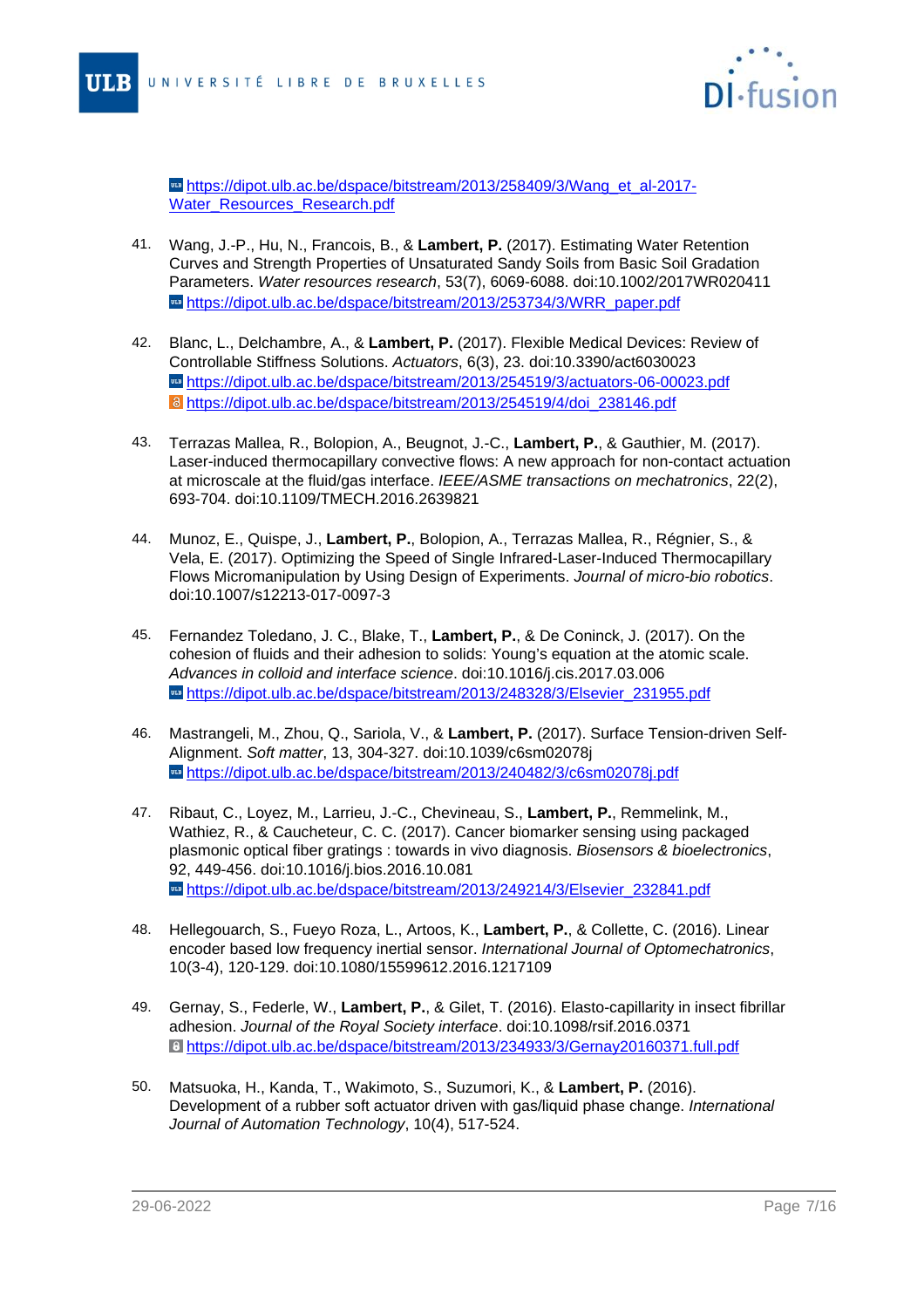

- 51. Wang, J.-P., Gallo, E., Francois, B., Gabrieli, F., & **Lambert, P.** (2016). Capillary force and rupture of funicular liquid bridges between three spherical bodies. Powder technology, 305, 89-98. doi:10.1016/j.powtec.2016.09.060 **Example:** [https://dipot.ulb.ac.be/dspace/bitstream/2013/238381/4/Elsevier\\_222008.pdf](#page-0-0) <https://dipot.ulb.ac.be/dspace/bitstream/2013/238381/3/j.powtec.2016.09.060>
- 52. Collette, C., **Lambert, P.**, Hellegouarch, S., Fueyo Roza, L., & Artoos, K. (2015). Linear encoder based low frequency inertial sensor. MATEC Web of Conferences, 32, 06001. doi:10.1051/matecconf/20153206001 [https://dipot.ulb.ac.be/dspace/bitstream/2013/237573/3/doi\\_221200.pdf](#page-0-0)
- 53. Mastrangeli, M., Arutinov, G., Smits, E. C. P., & **Lambert, P.** (2015). Modeling capillary forces for large displacements. Microfluidics and Nanofluidics, 18(4), 695-708. doi:10.1007/s10404-014-1469-9 [https://dipot.ulb.ac.be/dspace/bitstream/2013/175260/4/Mastrangeli-MufNaf2014.pdf](#page-0-0)
- 54. Arutinov, G., Mastrangeli, M., Van Heck, G., **Lambert, P.**, Den Toonder, J. M. J., Dietzel, A., & Smits, E. C. P. (2015). Capillary Gripping and Self-alignment: A Route Towards Autonomous Heterogeneous Assembly. IEEE transactions on robotics, 31(4), 1033 - 1043. doi:10.1109/TRO.2015.2452775 [https://dipot.ulb.ac.be/dspace/bitstream/2013/200946/3/Arutinov\\_T-RO2015.pdf](#page-0-0)
- 55. Arutinov, G., Smits, E. C. P., Albert, P., **Lambert, P.**, & Mastrangeli, M. (2014). In-Plane Mode Dynamics of Capillary Self-Alignment. Langmuir, 30(43), 13092–13102. doi:10.1021/la502831r **[https://dipot.ulb.ac.be/dspace/bitstream/2013/177816/1/la502831r.pdf](#page-0-0)**
- 56. Buttafuoco, A., Lenders, C., Clavel, R., **Lambert, P.**, & Kinnaert, M. (2014). Design, Manufacturing and Implementation of a Novel 2-Axis Force Sensor for Haptic Applications. Sensors and actuators. A, Physical., sna.2014.01.019. doi:10.1016/j.sna.2014.01.019 [https://dipot.ulb.ac.be/dspace/bitstream/2013/153989/1/V5-corrections.pdf](#page-0-0)
- 57. Mertens, B., De Leener, B., Debeir, O., Beumier, C. M., **Lambert, P.**, & Delchambre, A. (2013). Robust Structured Light Pattern for Use with a Spatial Light Modulator in 3-D Endoscopy. International Journal of Optomechatronics, 7(2), 105-121. doi:10.1080/15599612.2013.785041 [https://dipot.ulb.ac.be/dspace/bitstream/2013/143725/1/15599612.2013.785041.pdf](#page-0-0)
- 58. Casier, R., Lenders, C., Sausse, M., Gauthier, M., & **Lambert, P.** (2013). Position Measurement/Tracking Comparison of the Instrumentation in a Droplet-Actuated-Robotic Platform. Sensors, 13(5), 10.3390/s130505857, 5857-5869. doi:10.3390/s130505857 [https://dipot.ulb.ac.be/dspace/bitstream/2013/143994/4/doi\\_127688.pdf](#page-0-0) [https://dipot.ulb.ac.be/dspace/bitstream/2013/143994/1/casier2013.pdf](#page-0-0)
- 59. Valsamis, J.-B., Mastrangeli, M., & **Lambert, P.** (2013). Vertical excitation of axisymmetric liquid bridges. European journal of mechanics. B, Fluids, 38, 47-57. doi:10.1016/ j.euromechflu.2012.09.008 us [https://dipot.ulb.ac.be/dspace/bitstream/2013/169421/1/Elsevier\\_153051.pdf](#page-0-0)
- 60. Daunay, B., **Lambert, P.**, Jalabert, L., Kumemura, M., Renaudot, R., Agache, V., & Fujita, H. (2012). Effect of Substrate Wettability in Liquid Dielectrophoresis (LDEP) Based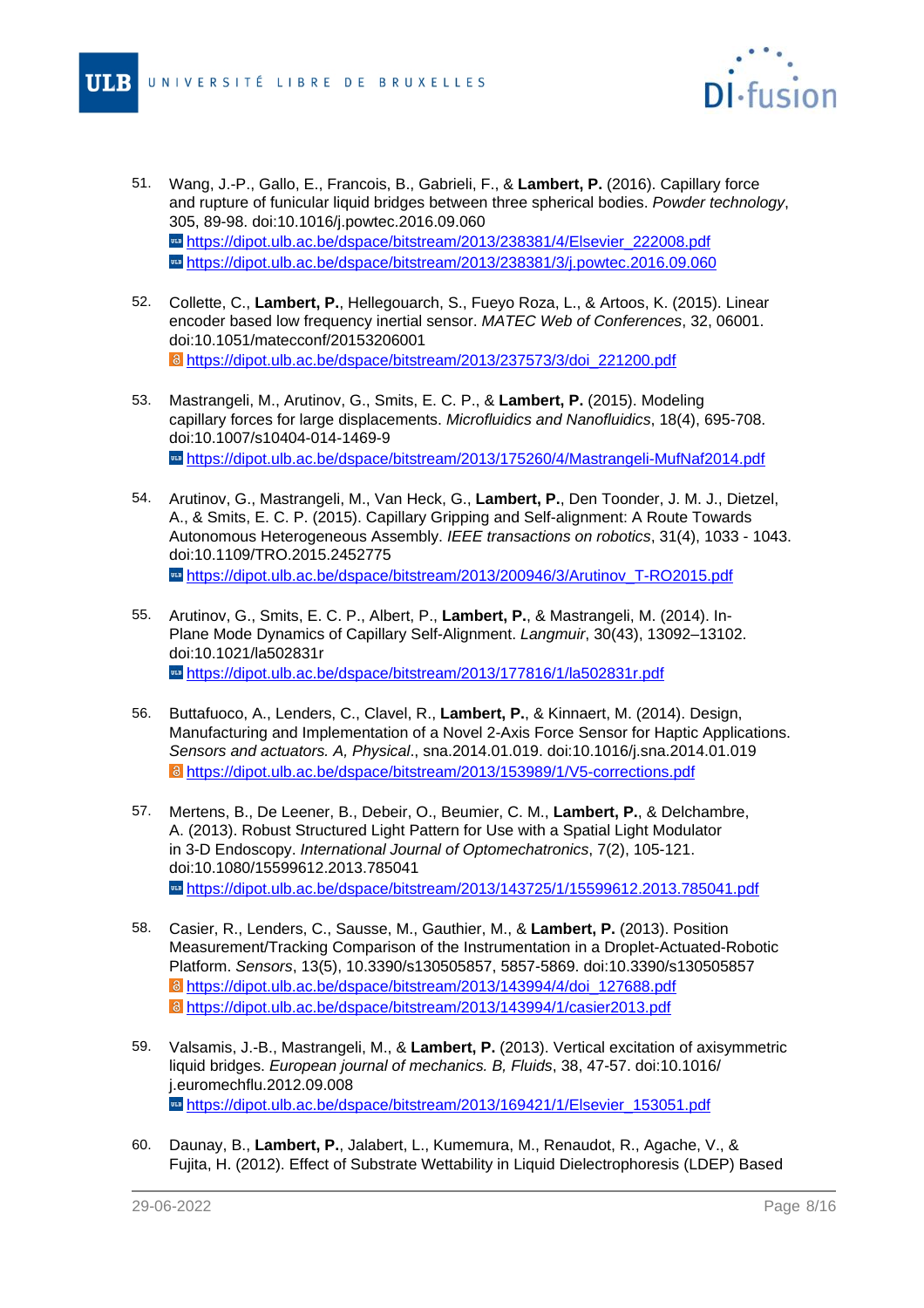

Droplets Generation: Theoretical Analysis and Experimental Confirmation. Lab on a chip, 12(2), 361-368. doi:10.1039/C1LC20625G

- 61. Dong, W., Gauthier, M., Lenders, C., & **Lambert, P.** (2012). A gas bubble-based parallel micro manipulator: conceptual design and kinematics model. Journal of micromechanics and microengineering, 22(5), 057001. doi:10.1088/0960-1317/22/5/057001
- 62. Lenders, C., Gauthier, M., Cojan, R., & **Lambert, P.** (2012). Three DOF Microrobotic Platform Based on Capillary Actuation. IEEE transactions on robotics, 28(5), 1157-1161. doi:10.1109/TRO.2012.2199009
- 63. Gabrieli, F., **Lambert, P.**, Cola, S., & Calvetti, F. (2012). Micromechanical modelling of erosion due to evaporation in a partially wet granular slope. International journal for numerical and analytical methods in geomechanics, 36(7), 918-943. doi:10.1002/nag.1038 **[https://dipot.ulb.ac.be/dspace/bitstream/2013/116005/3/116005.pdf](#page-0-0)**
- 64. Ivan, I. A., Agnus, J., & **Lambert, P.** (2011). PMN-PT (lead magnesium niobate-lead titanate) piezoelectric material micromachining by excimer laser ablation and dry etching (DRIE). Sensors and actuators. A, Physical, 177, 37-47. doi:10.1016/j.sna.2011.09.015 **ug[https://dipot.ulb.ac.be/dspace/bitstream/2013/120305/1/Elsevier\\_101232.pdf](#page-0-0)**
- 65. Tortissier, G., Ginet, P., Jalabert, L., **Lambert, P.**, Kim, B., & Fujita, H. (2011). CF4 plasma treatment-assisted inkjet printing for color pixel flexible display. Journal of micromechanics and microengineering, 21, 105021. doi:10.1088/0960-1317/21/10/105021
- 66. Park, J., Nishida, S., **Lambert, P.**, Kawakatsu, H., & Fujita, H. (2011). High-resolution cantilever biosensor resonating at air–liquid in a microchannel. Lab on a chip. doi:10.1039/ C1LC20608G
- 67. Sausse, M., & **Lambert, P.** (2011). Compact polymer multi-nozzles electrospray device with integrated microfluidic feeding system. Journal of electrostatics, 69(4), 313-319. doi:10.1016/j.elstat.2011.04.006 **us** [https://dipot.ulb.ac.be/dspace/bitstream/2013/120323/1/Elsevier\\_101258.pdf](#page-0-0)
- 68. Renaudot, R., Agache, V., Daunay, B., **Lambert, P.**, Kumemura, M., Fouillet, Y., Collard, D., & Fujita, H. (2011). Optimization of Liquid DiElectroPhoresis (LDEP) Digital Microfluidic Transduction for Biomedical Applications. Micromachines, 2, 258-273. doi:10.3390/ mi2020258

[https://dipot.ulb.ac.be/dspace/bitstream/2013/120743/3/doi\\_101690.pdf](#page-0-0)

- 69. Vandaele, V., Delchambre, A., & **Lambert, P.** (2011). Acoustic wave levitation: Handling of components. Journal of applied physics, 109, 124901. doi:10.1063/1.3594245 [https://dipot.ulb.ac.be/dspace/bitstream/2013/120744/1/vandaele11.pdf](#page-0-0)
- 70. Xie, H., **Lambert, P.**, & Régnier, S. (2011). Analysis of nanoscale mechanical grasping under ambient conditions. Journal of micromechanics and microengineering, 21, 045009. doi:10.1088/0960-1317/21/4/045009
- 71. Porta, M., Fantoni, G., & **Lambert, P.** (2010). An Integrated and Compact Device for Microassembly Exploiting Electrostatic Sorting and Capillary Grasping. C I R P - Journal of Manufacturing Science and Technology, 3(3), 185-190. doi:10.1016/j.cirpj.2010.09.002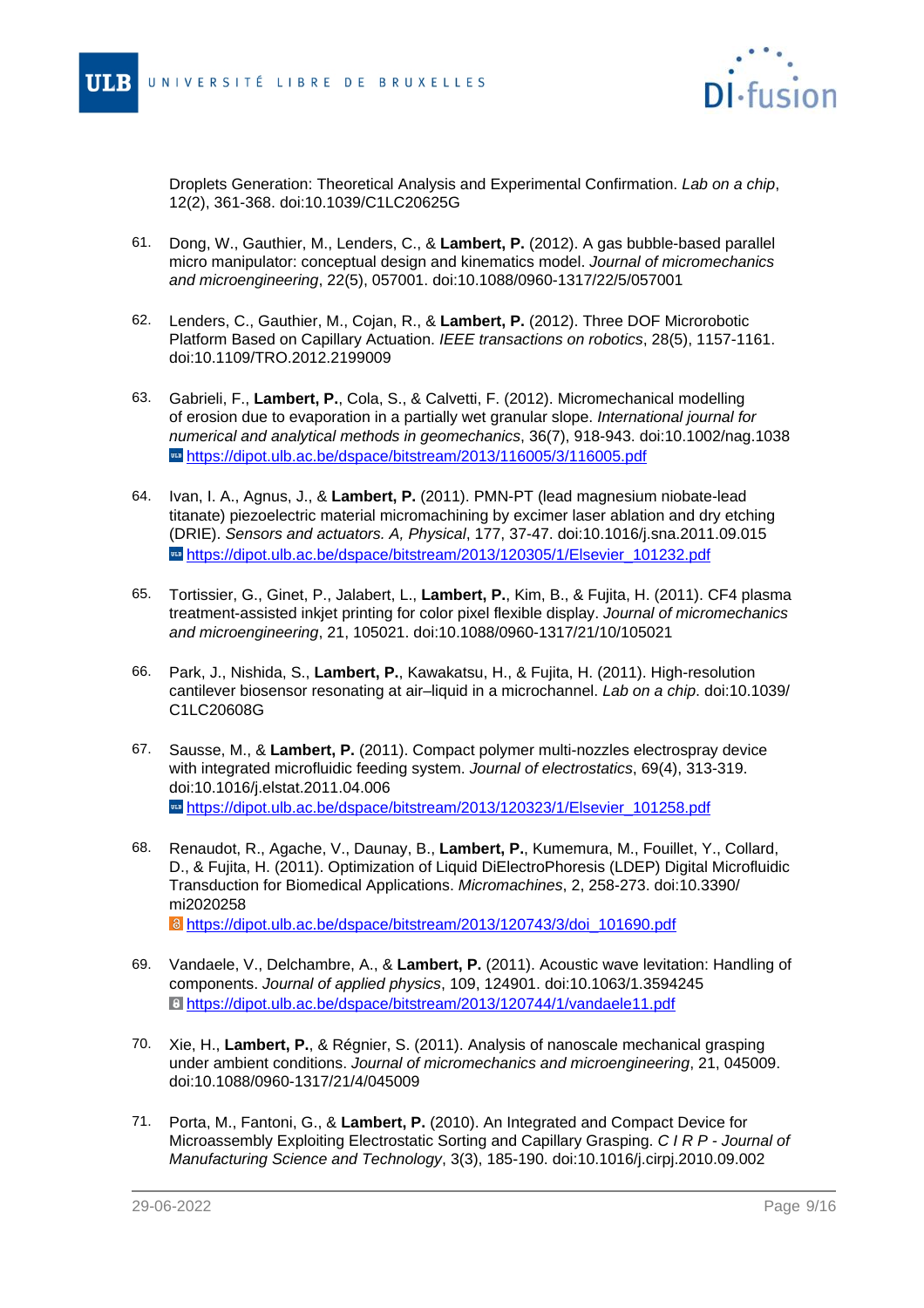

**[https://dipot.ulb.ac.be/dspace/bitstream/2013/65485/1/Elsevier\\_42281.pdf](#page-0-0)** 

- 72. Chau, A., Régnier, S., Delchambre, A., & **Lambert, P.** (2010). Theoretical and Experimental Study of the Influence of AFM Tip Geometry and Orientation on Capillary Force. Journal of adhesion science and technology, 24, 2499-2510. doi:10.1163/016942410X508307
- 73. Alvo, S., **Lambert, P.**, Gauthier, M., & Régnier, S. (2010). A van der Waals Force Based Adhesion Model for Micromanipulation. Journal of adhesion science and technology, 24, 2415-2428. doi:10.1163/016942410X508334
- 74. **Lambert, P.**, Mastrangeli, M., Valsamis, J.-B., & Degrez, G. (2010). Spectral analysis and experimental study of lateral capillary dynamics for flip-chip applications. Microfluidics and Nanofluidics, 9, 797-807. [https://dipot.ulb.ac.be/dspace/bitstream/2013/152603/1/LambertMufNaf2010.pdf](#page-0-0)
- 75. Mastrangeli, M., Valsamis, J.-B., Van Hoof, C., Celis, J.-P., & **Lambert, P.** (2010). Lateral capillary forces of cylindrical fluid menisci: a comprehensive quasi-static study. Journal of micromechanics and microengineering, 20, 075041. [https://dipot.ulb.ac.be/dspace/bitstream/2013/152604/1/MastrangeliJMM2010.pdf](#page-0-0)
- 76. Sausse, M., Berke, P., Massart, T., Régnier, S., & **Lambert, P.** (2009). Variation of the Electrostatic Adhesion Force on a Rough Surface due to the Deformation of Roughness Asperities During Micromanipulation of a Spherical Rigid Body. Journal of adhesion science and technology, 23(9), 1303-1325. doi:10.1163/156856109X434026 [https://dipot.ulb.ac.be/dspace/bitstream/2013/145158/3/](#page-0-0) [PBerke\\_JAST\\_revised\\_version.pdf](#page-0-0)
- 77. Tam, E., Sausse, M., **Lambert, P.**, Delchambre, A., & Delplancke, M.-P. (2009). Electrostatic forces in micromanipulation: Experimental characterization and simulation including roughness. Applied surface science, 255(18), 7898-7904. doi:10.1016/ j.apsusc.2009.04.150 **■ [https://dipot.ulb.ac.be/dspace/bitstream/2013/68239/1/Elsevier\\_45329.pdf](#page-0-0)**
- 78. De Greef, A., **Lambert, P.**, & Delchambre, A. (2009). Towards flexible medical instruments: Review of flexible fluidic actuators. Precision engineering, 33, 311-321.
- 79. Sausse, M., Delchambre, A., Régnier, S., & **Lambert, P.** (2009). Electrostatic forces in micromanipulations: review of analytical models and simulations including roughness. Applied surface science, 253, 6203-6210. doi:10.1016/j.apsusc.2007.01.098 **[https://dipot.ulb.ac.be/dspace/bitstream/2013/65496/1/Elsevier\\_42296.pdf](#page-0-0)**
- 80. **Lambert, P.**, Chau, A., & Delchambre, A. (2008). Comparison between Two Capillary Forces Models. Langmuir, 24(7), 3157-3163.
- 81. Lenders, C., Valsamis, J.-B., Desaedeleer, M., Delchambre, A., & **Lambert, P.** (2008). Assembly of a micro ball-bearing using a capillary gripper and a microcomponent feeder. IFIP, 260, 265-274. doi:10.1007/978-0-387-77405-3\_26 wa[https://dipot.ulb.ac.be/dspace/bitstream/2013/182575/3/doi\\_166202.pdf](#page-0-0)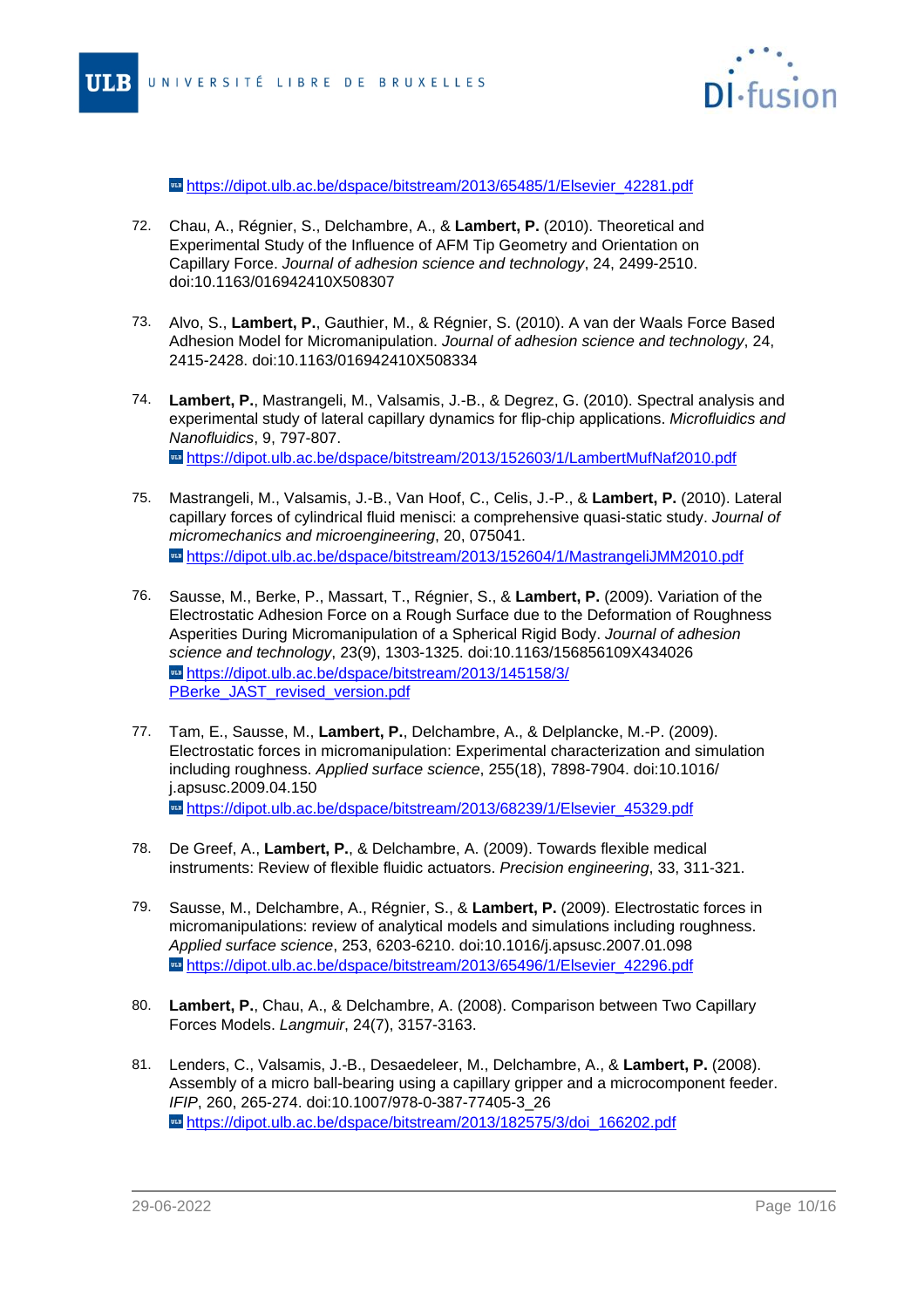

- 82. Chau, A., Rignier, S., Delchambre, A., & **Lambert, P.** (2007). Three-dimensional model for capillary nanobridges and capillary forces. Modelling and simulation in materials science and engineering, 15(3), 009, 305-317. doi:10.1088/0965-0393/15/3/009
- 83. Chau, A., **Lambert, P.**, Delchambre, A., & Régnier, S. (2007). A general 3D model for capillary nanobridges and capillary forces. Modelling and simulation in materials science and engineering, 15, 305-317.
- 84. **Lambert, P.**, & Régnier, S. (2006). Surface and contact forces models within the framework of microassembly. Journal of micromechatronics, 3(2), 123-157. doi:10.1163/156856306777544970
- 85. **Lambert, P.**, Seigneur, F., Koelemeijer, S., & Jacot, J. (2006). A case study of surface tension gripping: the watch bearing. Journal of micromechanics and microengineering, 16(7), 1267-1276.
- 86. **Lambert, P.** (2006). Physics for Micromanipulation. Journal of micromechatronics, 3(2), 123-157.
- 87. **Lambert, P.**, Seigneur, F., Koelemeijer, S., & Jacot, J. (2006). Design of a capillary gripper for a submillimetric application. IFIP, 198, 3-10. doi:10.1007/0-387-31277-3\_1 **[https://dipot.ulb.ac.be/dspace/bitstream/2013/166228/3/doi\\_149858.pdf](#page-0-0)**
- 88. **Lambert, P.**, & Delchambre, A. (2005). Parameters ruling capillary forces at the submillimetric scale. Langmuir, 25, 9537-9543.
- 89. Vandaele, V., **Lambert, P.**, & Delchambre, A. (2005). Non contact handling in microassembly: acoustical levitation. Precision engineering, 29, 491-505.
- 90. **Lambert, P.**, & Delchambre, A. (2005). A Study of Capillary Forces as a gripping Principle. Assembly automation, 25(4), 275-283.
- 91. **Lambert, P.**, Valentini, A., Lagrange, B., De Lit, P., & Delchambre, A. (2003). Design and performances of a one-degree-of-freedom guided nano-actuator. Robotics and computerintegrated manufacturing, 19, 89-98. doi:10.1016/S0736-5845(02)00065-0 wa[https://dipot.ulb.ac.be/dspace/bitstream/2013/65781/3/Elsevier\\_42304.pdf](#page-0-0)

### **4. Articles published in conference proceedings**

- 1. Mertens, B., De Leener, B., Debeir, O., Beumier, C. M., **Lambert, P.**, Delchambre, A., et al. (2012). Robust Structured Light Pattern for Use with a Hologram in 3D Endoscopy. In Proceedings of the 2012 International Symposium on Optomechatronic Technologies (ISOT'12) IEEE.
- 2. Blanc, L., Francois, B., Delchambre, A., & **Lambert, P.** (2017). Granular Jamming as Controllable Sti#ness Mechanism for Endoscopic and Catheter Applications. 23ème Congrès Français de Mécanique (28 Août - 1 Septembre 2017: Lille)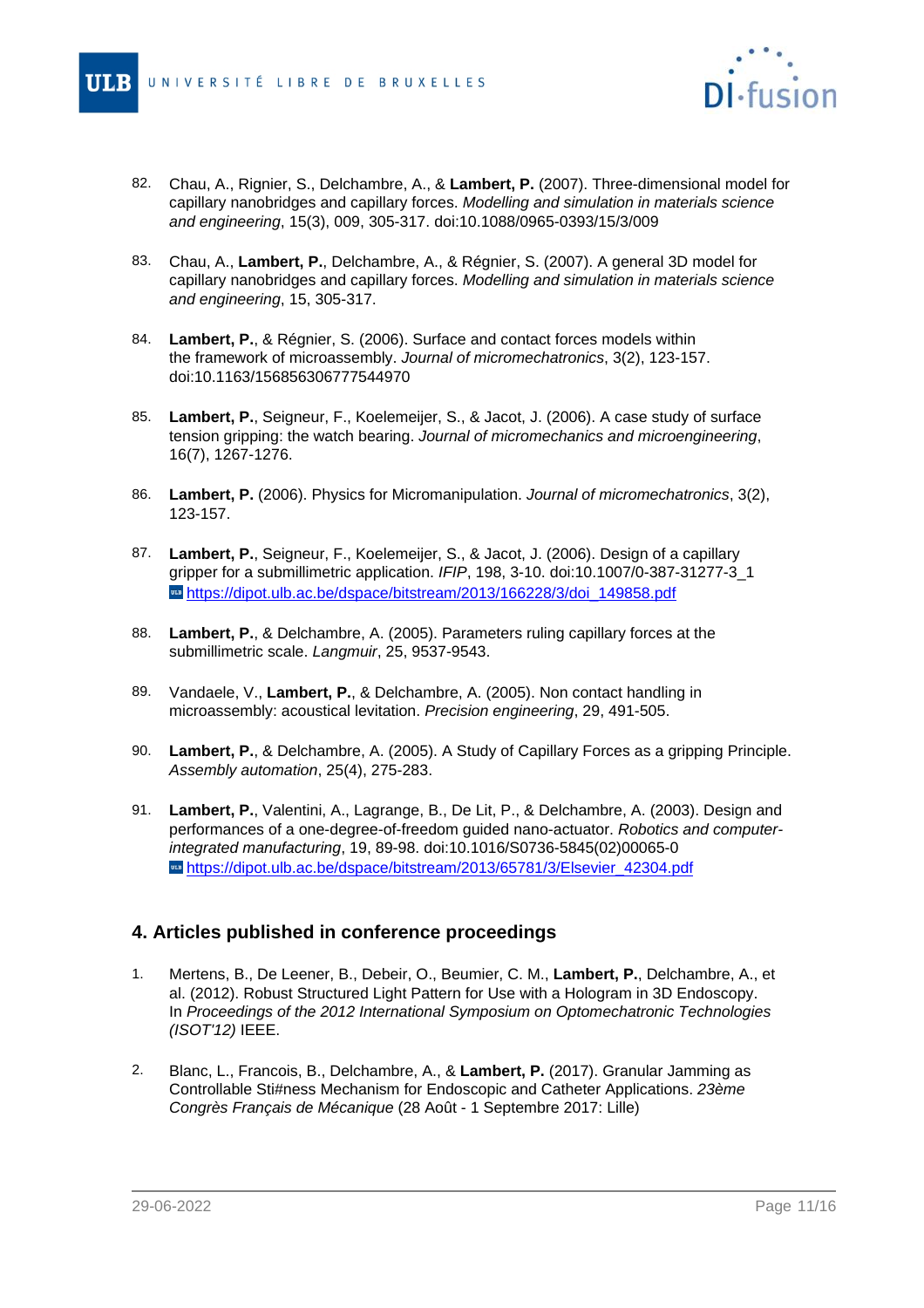

- $3.$ 3. Dehaeck, S., Scheid, B., & **Lambert, P.** (2018). Zero-overlap stitching of microlens arrays with two-photon polymerisation. Proceedings of SPIE - The International Society for Optical Engineering [ 0277-786X ]. Vol. 10675 (p. 106750) (April 2018: Strassbourg).
- 4. Wang, J.-P., Francois, B., & **Lambert, P.** (2017). From basic particle gradation parameters to water retention curves of unsaturated sandy soils. 15th Int. Conference of the International Association for Computer Methods and Recent Advances in Geomechanics [https://dipot.ulb.ac.be/dspace/bitstream/2013/256370/3/Jipeng\\_IACMAG\\_full.pdf](#page-0-0)
- 5. Terrazas Mallea, R., Beugnot, J.-C., **Lambert, P.**, Bolopion, A., & Gauthier, M. (2017). 1D manipulation of a micrometer size particle actuated via thermocapillary convective flows. Proc. IEEE/RSJ International Conference on Intelligent Robots and Systems IROS'2017(24-28 September 2017: Vancouver)
- 6. Guelpa, V., Prax, J.-S., Vitry, Y., Lehmann, O., Dehaeck, S., Sandoz, P., Clévy, C., Le Fort-Piat, N., **Lambert, P.**, & Laurent, G. J. (2017). 3D-Printed Vision-Based Micro-Force Sensor Dedicated to In Situ SEM Measurements. Proc. of IEEE International Conference on Advanced Intelligent Mechatronics AIM 2017(3-7 July 2017: Munich) [https://dipot.ulb.ac.be/dspace/bitstream/2013/253737/3/guelpa2017.pdf](#page-0-0)
- 7. Innocenti, B., Larrieu, J.-C., Pianigiani, S., **Lambert, P.**, Paolanti, M., Bernardini, M. M., Cenci, A., & Frontoni, E. (2016). Development of an automatic procedure to mechanically characterize soft tissue materials. MESA 2016: 12th IEEE/ASME International Conference on Mechatronic and Embedded Systems and Applications (August 29-31, 2016) **[https://dipot.ulb.ac.be/dspace/bitstream/2013/239232/3/MESA\\_2016.pdf](#page-0-0)**
- 8. Collette, C., **Lambert, P.**, Hellegouarch, S., Fueyo Roza, L., & Artoos, K. (2015). Linear encoder based low frequency inertial sensor. Optomechatronics conference (Neuchatel)
- 9. Majcherczyk, N., Rabenorosoa, K., Clévy, C., Mincheva, R., Raquez, J.-M., Viallon, M., Mastrangeli, M., & **Lambert, P.** (2014). Experimental Characterization of Drobot: Towards Closed-Loop Control. In IEEE/ASME International Conference on Advanced Intelligent Mechatronics: AIM 2014 (pp. 961--966) IEEE. [https://dipot.ulb.ac.be/dspace/bitstream/2013/172014/1/AIM.pdf](#page-0-0)
- 10. Mertens, B., De Leener, B., Debeir, O., Beumier, C. M., **Lambert, P.**, & Delchambre, A. (2012). Robust structured light pattern for use with a hologram in 3D endoscopy. IEEE International Symposium on Optomechatronic Technologies (ISOT), 2012 (p. 6).
- 11. Daunay, B., **Lambert, P.**, Jalabert, L., Collard, D., & Fujita, H. (2011). OPTIMIZATION OF LIQUID DIELECTROPHORESIS (L-DEP) BASED DEVICES TOWARDS CONDUCTIVE BIOLOGICAL LIQUIDS HANDLING. Proc. of IEEE Transducers
- 12. Xie, H., **Lambert, P.**, & Régnier, S. (2011). Modeling and Implementation of Robotic Nanoscale Grasping. Proceedings of IEEE International Conference on Robotics and Automation Conference (pp. 3634-3639) IEEE ICRA(May 2011: Shanghai). doi:10.1109/ ICRA.2011.5979658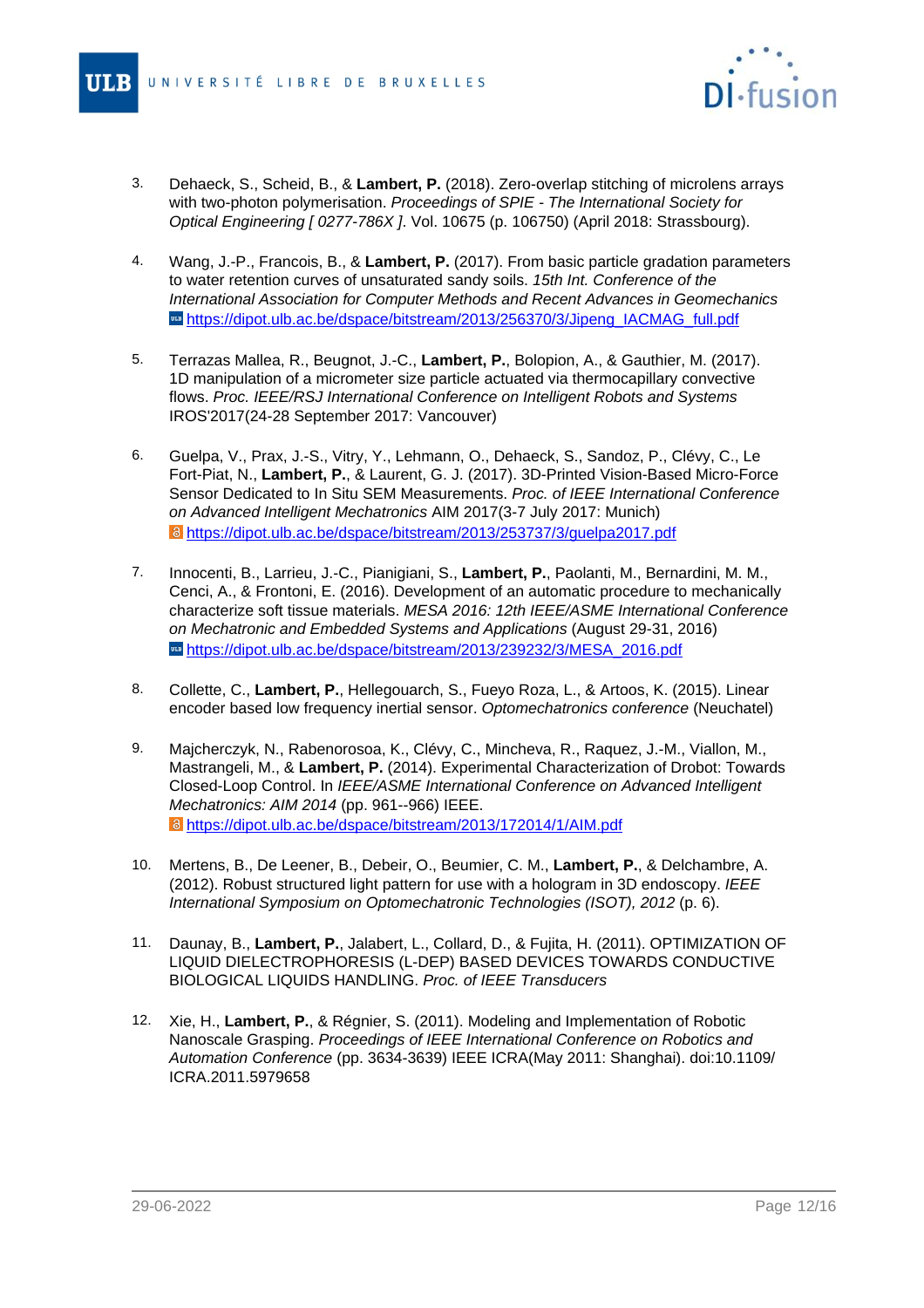

- 13. Lenders, C., Gauthier, M., & **Lambert, P.** (2011). Parallel Microrobot Actuated by Capillary Effects. Proceedings of IEEE ICRA Conference (pp. 6015-6020) IEEE ICRA(May 2011: Shanghai). doi:10.1109/ICRA.2011.5980290
- 14. Daunay, B., **Lambert, P.**, Collard, D., & Fujita, H. (2011). Etude par plans d'expériences de la génération de goutelettes obtenues par diélectrophorèse liquide (LDEP). in Proc. of Congrès Français de Mécanique (p. Accepted for publication).
- 15. De Greef, A., **Lambert, P.**, Delwiche, T., Lenders, C., & Delchambre, A. (2009). Flexible Fluidic Actuators: Determining Force and Position Without Force or Position Sensors. Proceedings of the IEEE ISAM2009 conference (p. 6) (17-20/11/2009: Suwon, Korea).
- 16. Sausse, M., Pierobon, M., & **Lambert, P.** (2009). Determination of EHD generated droplet size: review of models and experimental tools. Of the European Aerosol Conference (Karlsruhe)
- 17. Lenders, C., Gauthier, M., & **Lambert, P.** (2009). Microbubble Generation Using a Syringe Pump. Proceedings of the 2009 IEEE International Conference on Intelligent Robots and Systems IEEE IROS 2009(October 2009: Saint-Louis (Missouri))
- 18. Sausse, M., Pierobon, M., & **Lambert, P.** (2009). Determination of EHD Generated Droplet Size: Review of Models and Experimental Tools. Proceedings of the European Aerosol Conference European Aerosol Conference(2009: Karlsruhe)
- 19. De Greef, A., **Lambert, P.**, Delwiche, T., Lenders, C., & Delchambre, A. (2009). deleteFlexible Fluidic Actuators: Determining Force and Position Without Force or Position Sensors. Proceedings of the IEEE ISAM 2009 Conference (p. 6) IEEE ISAM 2009 Conference(17-20 November 2009: Suwon, Korea).
- 20. Lenders, C., Valsamis, J.-B., Desaedeleer, M., Delchambre, A., & **Lambert, P.** (2008). Assembly of a micro ball bearing using a capillary gripper and a microcomponent feeder. In S. Ratchev & S. Koelemeijer (Eds.), Micro-Assembly Technologies and Applications: IFIP TC5 WG5.5 Fourth International Precision Assembly Seminar. (IFIP, 260). Springer.
- 21. Bastin, N., Chau, A., & **Lambert, P.** (2008). Effects of relative humidity on capillary forces. Proceedings of IROS08 (23-25/09/2008: Nice)
- 22. Sausse, M., Delchambre, A., Régnier, S., & **Lambert, P.** (2007). Electrostatic forces and micromanipulator design: on the importance of surface topography parameters. 2007 IEEE/ASME International Conference on Advanced Intelligent Mechatronics
- 23. Vitard, J., **Lambert, P.**, & Régnier, S. (2007). Study of Cylinder/plan Capillary Force Near Millimeter Scale and Experimental Validation. IEEE International Symposium on Assembly and Manufacturing (2007)
- 24. Sausse, M., Delchambre, A., Régnier, S., & **Lambert, P.** (2007). Displacement of an object placed in an electric field: application to micro-assembly. EUSPEN 7th International Conference (2007: Bremen, Germany)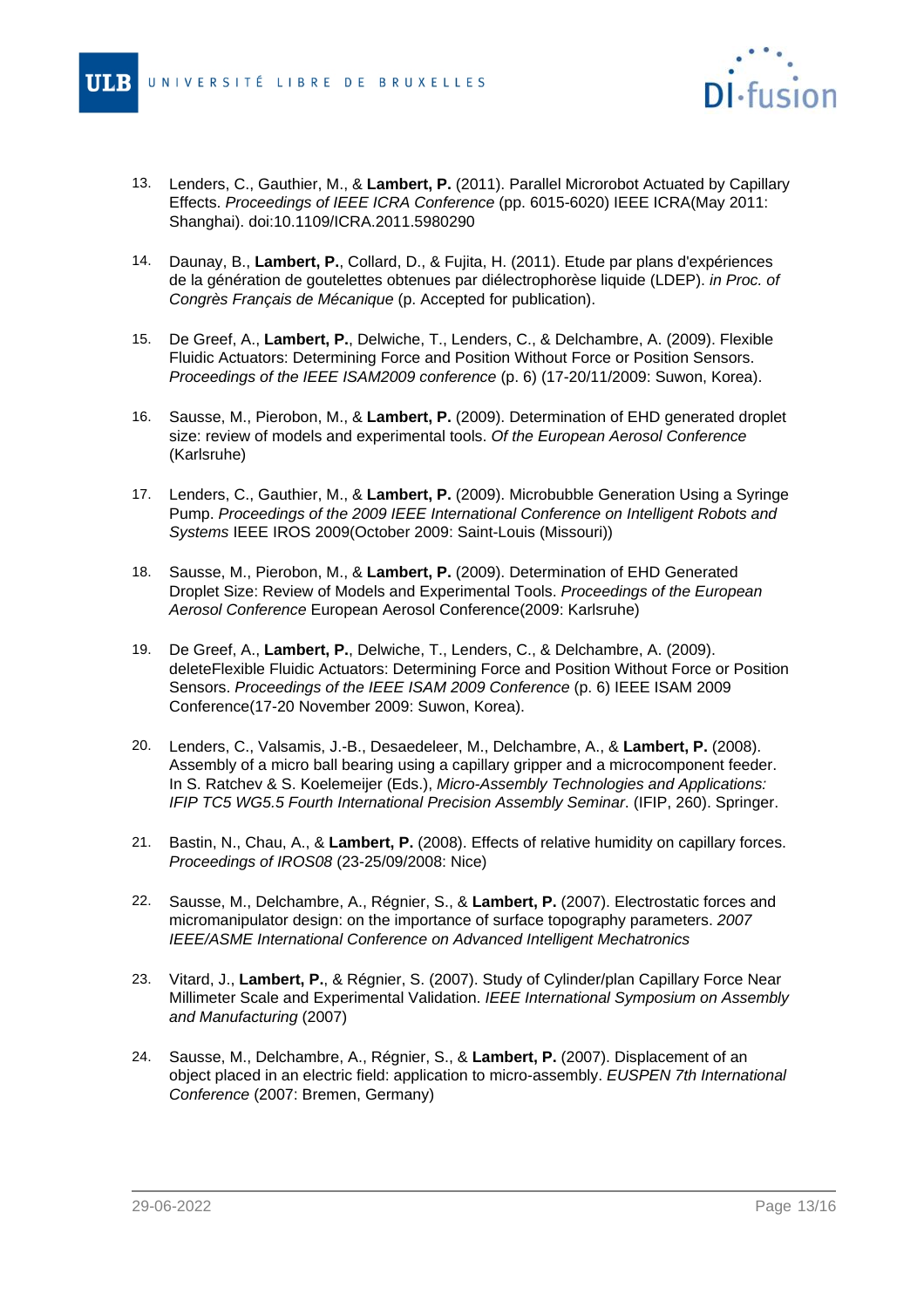

- 25. Chau, A., Régnier, S., Delchambre, A., & **Lambert, P.** (2007). Influence of geometrical parameters on capillary forces. IEEE International Symposium on Assembly and Manufacturing (2007)
- 26. **Lambert, P.**, Valsamis, J.-B., Seigneur, F., Koelemeijer, S., Delchambre, A., & Jacot, J. (2006). Surface tension gripping applied to mesoscopic case study. Proc. of the 1st CIRP - International Seminar on Assembly Systems
- 27. **Lambert, P.**, Sausse, M., Chau, A., Vandaele, V., Valsamis, J.-B., & Delchambre, A. (2006). Surface Forces Modelling: Application to Microassembly. Proc. of IARP
- 28. **Lambert, P.**, Seigneur, F., Koelemeijer, S., Jacot, J., & Delchambre, A. (2006). Use of surface tension in micromanipulation. Proceedings of the 7th National Congress on Theoretical and Applied Mechanics (Mons)
- 29. Sausse, M., **Lambert, P.**, Delchambre, A., & Régnier, S. (2006). Influence of surface topography in electrostatic forces simulations for microassembly. 5th International Workshop on Microfactories
- 30. **Lambert, P.**, Seigneur, F., Koelemeijer, S., & Jacot, J. (2006). Design of a Capillary Gripper for a Submillimetric Application. In Precision Assembly Technologies for Mini and Micro Products: Proceedings of the IFIP TC5 WG5.5 Third International Precision Assembly Seminar (pp. 3-10) Springer.
- 31. Schmid, D., Koelemeijer, S., Jacot, J., & **Lambert, P.** (2006). Microchip assembly with capillary gripper. Actes (CD-ROM) du 5th International Workshop on Microfactories (p. 4) (25-27/10/2006: Besançon).
- 32. Valsamis, J.-B., Delchambre, A., & **Lambert, P.** (2006). An experimental study of prehension parameters during manipulation task. Actes (CD-ROM) du 5th International Workshop on Microfactories (p. 5) (25-27/10/2006: Besançon).
- 33. **Lambert, P.**, Seigneur, F., Koelemeijer, S., Delchambre, A., & Jacot, J. (2006). Surface tension gripping applied to a mesoscopic case study. Actes du 1st CIRP International Seminar on Assembly Systems (pp. 153-158) (15-17/11/2006: Stuttgart).
- 34. Vitard, J., **Lambert, P.**, Chau, A., & Régnier, S. (2006). Capillary Forces Models for the Interaction Between a Cylinder and a Plane. Actes (CD-ROM) du 5th International Workshop on Microfactories (p. 4) (25-27/10/2006: Besançon).
- 35. Chau, A., Delchambre, A., & **Lambert, P.** (2006). Towards a general three dimensional model for capillary nanobridges and capillary forces. Actes (CD-ROM) du 5th International Workshop on Microfactories (p. 5) (25-27/10/2006: Besançon).
- 36. Chau, A., **Lambert, P.**, & Delchambre, A. (2005). A general 3D model to compute capillary force. Proc. Micromechanics Europe 2005 (pp. 156-159) (04-06/09/2005: Göteborg, Sweden).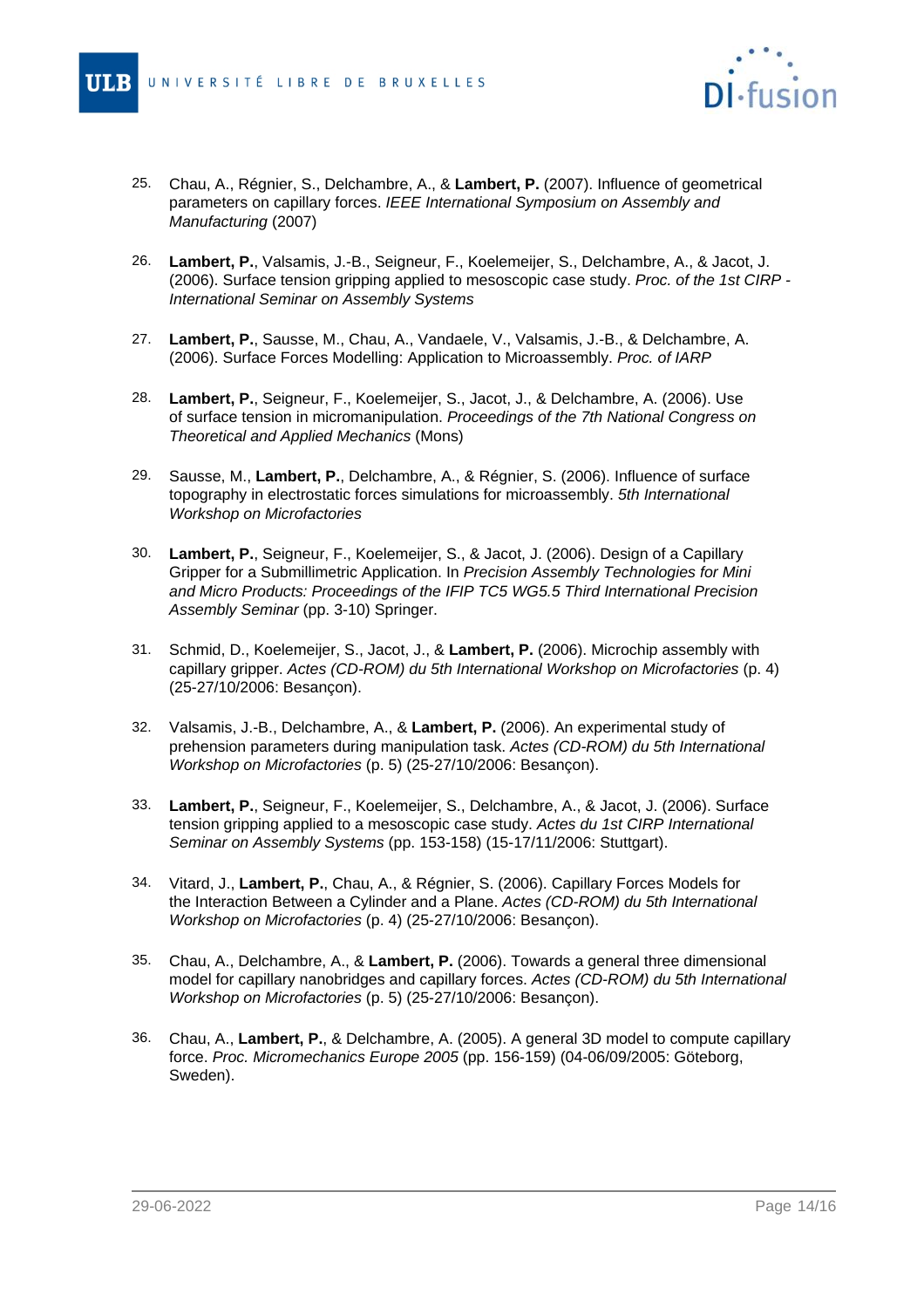

- 37. Chau, A., **Lambert, P.**, & Delchambre, A. (2005). Modélisation de la condensation capillaire pour le micro-assemblage. Modelling of electrostatic forces for microassembly: Première journée sur la modélisation et l'analyse dimensionnelle (xx/05/2005: Lausanne)
- 38. Frennet, M., **Lambert, P.**, & Delchambre, A. (2004). Catching and Releasing of Small Parts Using Capillary Forces. Proc. IEEE Mechatronics and Robotics Conference (pp. 1048-1053) (13-15/09/2004: Aachen, Allemagne).
- 39. **Lambert, P.**, Vandaele, V., & Delchambre, A. (2004). Non-Contact Handling in Micro-Assembly: State of the Art. Actes papier de l'International Precision Assembly Seminar (pp. 67-76) (12-13/02/2004: Bad Hofgastein, Austria).
- 40. **Lambert, P.**, & Delchambre, A. (2004). Capillary Forces: Use an Modelling in MicroAssembly. International Conference on Intelligent Manipulation and Grasping (pp. 29-30) (01-02/07/2004: Genoa, Italy).
- 41. Vandaele, V., **Lambert, P.**, Delchambre, A., & Bouillard, P. (2003). Design and Implementation of a Flexible Guiding System in Translation. MicroNano Integration (pp. 293-295) Proc. Int. Forum on MicroNano Integration(03-04/12/2003: Potsdam, Germany).
- 42. Chau, A., **Lambert, P.**, Bouillard, P., & Delchambre, A. (2003). Behaviour of Flexible Hinges for Use as Articulations in High Precision Mechanisms. MicroNano Integration (pp. 287-288) Proc. Int. Forum on MicroNano Integration(03-04/12/2003: Potsdam, Germany).
- 43. **Lambert, P.**, & Delchambre, A. (2003). Forces acting on microparts: towards a numerical approach for gripper design and manipulation strategies in microassembly. Actes papier de l'International Precision Assembly Seminar (pp. 79-84) (17-19/03/2003: Bad Hofgastein, Austria).
- 44. **Lambert, P.**, Letier, P., & Delchambre, A. (2003). Capillary and Surface Tension in the Manipulation of Small Parts. International Symposium on Assembly and Task Planning (IEEE ISATP2003) (pp. 54-59) (10-11/07/2003: Besançon).
- 45. **Lambert, P.**, Lagrange, B., Valentini, A., De Lit, P., Marsico, C., & Delchambre, A. (2002). Design and performances of a piezoelectric stick-slip nanoactuator. In Proc. Of the 12th Conference on Flexible Automation and Intelligent Manufacturing (pp. 582-591) Oldenburg Verlag.

## **5. Oral presentations during conferences, which include a review committee**

- 1. Rigaut, C., Deruyver, L., Goole, J., Haut, B., & **Lambert, P.** (2022). Optimisation of Nose-to-Brain Delivery for Patient with and without Septum Perforation. Paper session presented at World Meeting on Pharmaceutics, Biopharmaceutics and Pharmaceutical Technology (13: 28 - 31 Mars 2022: Amsterdam).
- 2. Robert, F., Duchateau, V., Raman, V., Boey, C., & **Lambert, P.** (2007). Détecter les préconceptions pour corriger les représentations erronées des étudiants: application à la